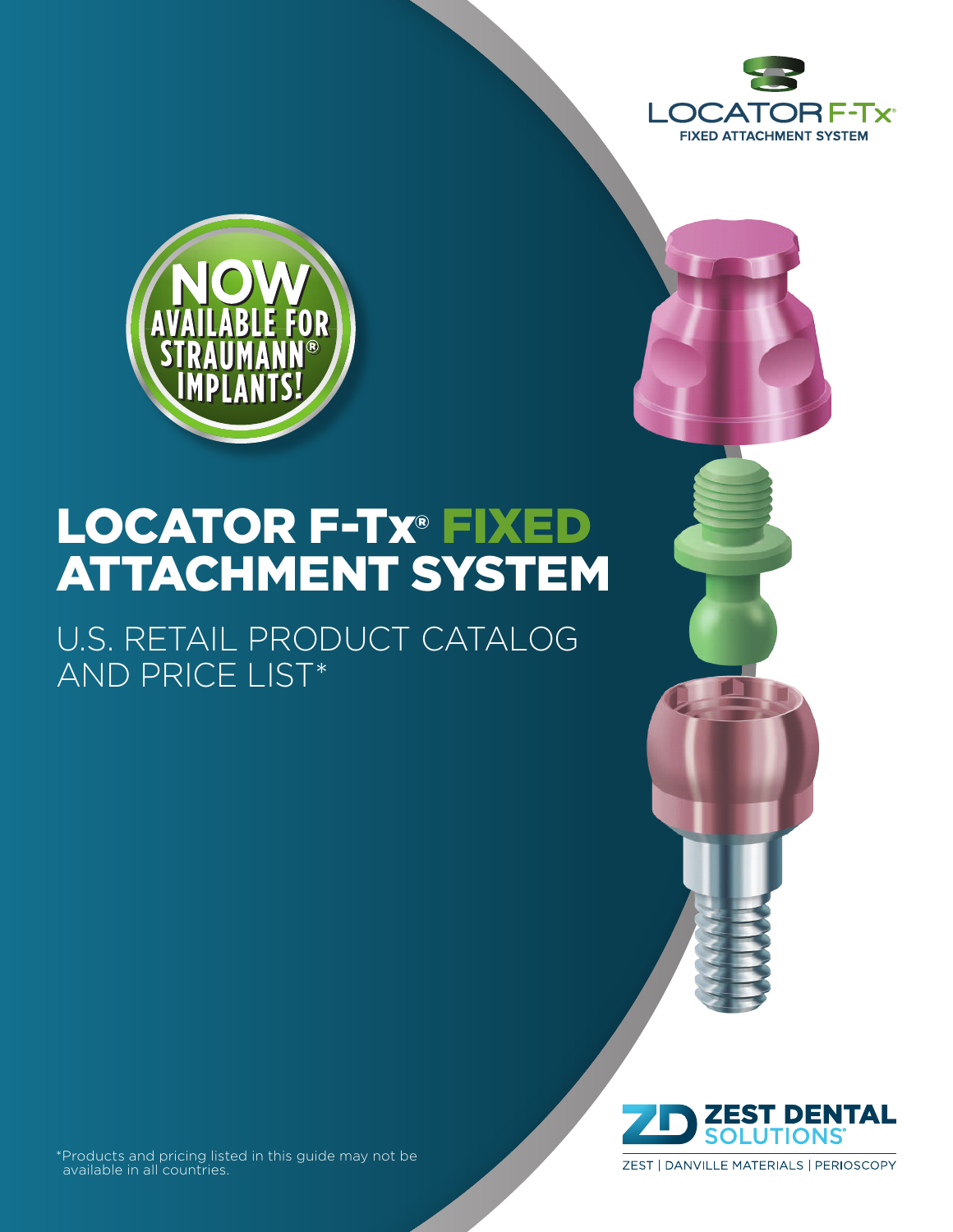#### LOCATOR F-Tx® FIXED ATTACHMENT SYSTEM System Overview and Abutment Selection Criteria

Each LOCATOR F-Tx Abutment is delivered in convenient all-in-one packaging that includes all the sterile components needed for each implant.

#### **Order for your favorite implant systems using this product ordering and reference guide.**



Denture Attachment Housing Processing Ball with pre-inserted Processing Ball

Low (Blue) Retention Ball Medium (Tan) Retention Ball

High (Green) Retention Ball Block-out Spacer

#### **SELECTING THE PROPER CUFF HEIGHT FOR THE LOCATOR F-Tx ABUTMENT**



- 1. Using a periodontal probe, measure from the top of the implant to the highest point of the gingiva.
- 2. The cuff size should match the tissue height, as this will place the prosthetic finish line right at the gingival height and maximizes the retention surface of the Denture Attachment Housing in the prosthesis. The cuff margin is at the widest portion of the sphere (midpoint of the Abutment sphere). For subgingival finish line, choose a shorter cuff size.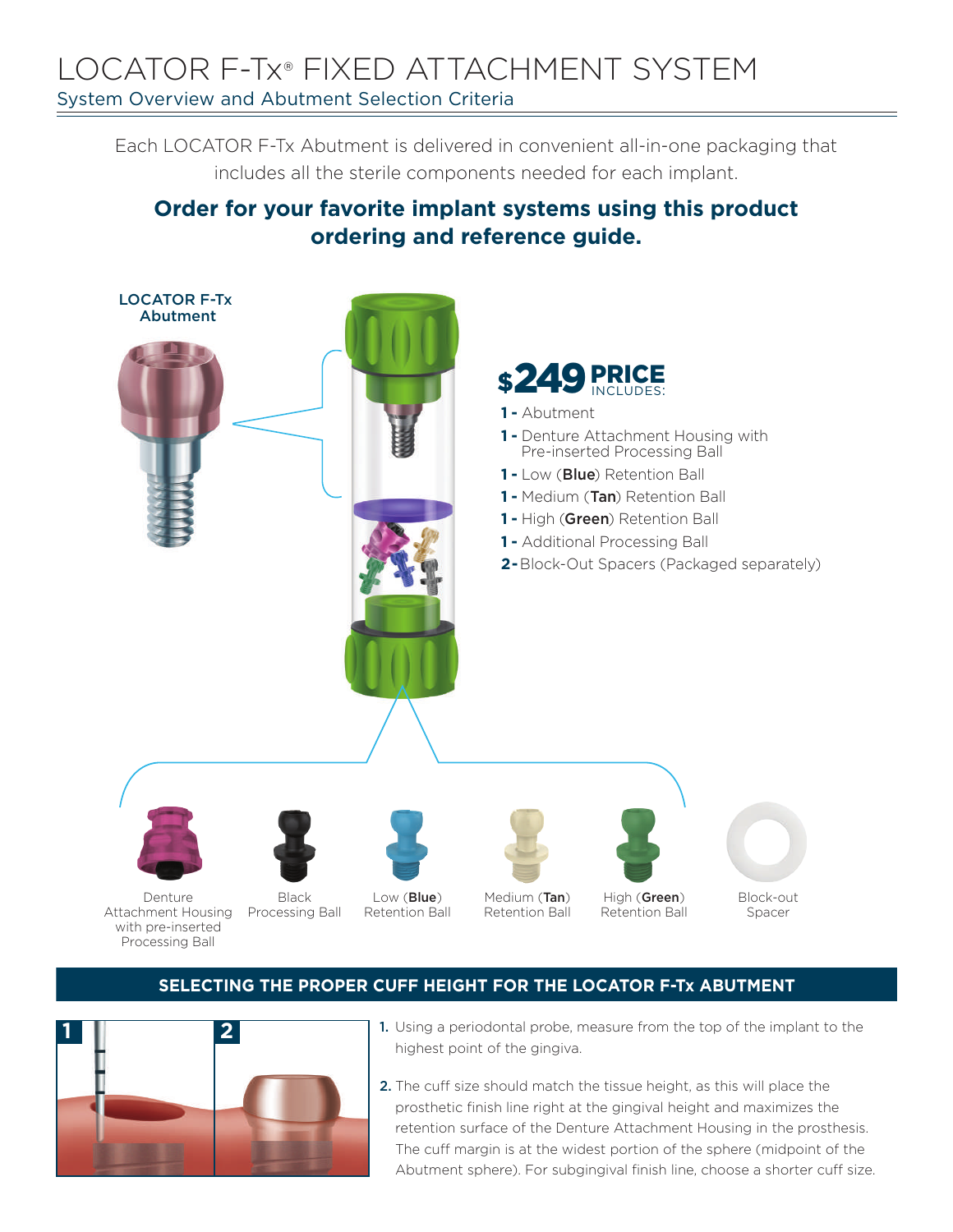#### Abutment Ordering Information

#### **LOCATOR F-Tx ABUTMENTS ARE IMPLANT SPECIFIC**

TO ORDER, YOU WILL NEED

THE FOLLOWING INFORMATION:

- **1.** Name of the implant system
- 2. Implant diameter
- 3. Connection type and platform diameter
	- 4. Cuff height selection criteria

| <b>IMPLANT COMPANY</b>                                                          | <b>LOCATOR F-Tx ATTACHMENT SYSTEM (Includes Abutment)</b>                                                |          |            |                    |          |          |
|---------------------------------------------------------------------------------|----------------------------------------------------------------------------------------------------------|----------|------------|--------------------|----------|----------|
|                                                                                 |                                                                                                          |          |            | <b>CUFF HEIGHT</b> |          |          |
| <b>DESCRIPTION</b>                                                              | 1.5 <sub>mm</sub>                                                                                        | 2mm      | <b>3mm</b> | 4mm                | 5mm      | 6mm      |
|                                                                                 |                                                                                                          |          |            |                    |          |          |
| <b>ACE SURGICAL</b>                                                             |                                                                                                          |          |            |                    |          |          |
| <b>TRI-CHANNEL</b> (Compatible with infinity TRI-CAM Implants)                  |                                                                                                          |          |            |                    |          |          |
| 3.5mm Diameter Platform                                                         | 10500-01                                                                                                 | 10500-02 | 10500-03   | 10500-04           | 10500-05 | 10500-06 |
| 4.3mm Diameter Platform                                                         | 10501-01                                                                                                 | 10501-02 | 10501-03   | 10501-04           | 10501-05 | 10501-06 |
| 5.0mm Diameter Platform                                                         | 10502-01                                                                                                 | 10502-02 | 10502-03   | 10502-04           | 10502-05 | 10502-06 |
| <b>EXTERNAL HEX CONNECTION (Compatible with infinity EXTERNAL HEX Implants)</b> |                                                                                                          |          |            |                    |          |          |
| 3.5mm Diameter Platform                                                         |                                                                                                          | 10510-02 | 10510-03   | 10510-04           | 10510-05 | 10510-06 |
| 4.1mm Diameter Platform                                                         |                                                                                                          | 10511-02 | 10511-03   | 10511-04           | 10511-05 | 10511-06 |
| 5.0mm Diameter Platform (Platform Switch Only)                                  |                                                                                                          | 10511-02 | 10511-03   | 10511-04           | 10511-05 | 10511-06 |
| <b>INTERNAL HEX CONNECTION</b> (Compatible with infinity Internal HEX Implants) |                                                                                                          |          |            |                    |          |          |
| 3.5mm Diameter Platform                                                         | 10200-01                                                                                                 | 10200-02 | 10200-03   | 10200-04           | 10200-05 | 10200-06 |
| 4.5mm Diameter Platform                                                         | 10201-01                                                                                                 | 10201-02 | 10201-03   | 10201-04           | 10201-05 | 10201-06 |
| <b>BONE LEVEL CONNECTION (Compatible with infinity Octagon Implants)</b>        |                                                                                                          |          |            |                    |          |          |
| Narrow Platform (NP)                                                            | 10900-01                                                                                                 | 10900-02 | 10900-03   | 10900-04           | 10900-05 | 10900-06 |
| Regular Platform (RP)                                                           | 10901-01                                                                                                 | 10901-02 | 10901-03   | 10901-04           | 10901-05 | 10901-06 |
| <b>TISSUE LEVEL CONNECTION (Compatible with infinity Octagon Implants)</b>      |                                                                                                          |          |            |                    |          |          |
| Regular Platform (RP)                                                           |                                                                                                          | 11302-02 | 11302-03   | 11302-04           | 11302-05 | 11302-06 |
| <b>BIOHORIZONS</b>                                                              |                                                                                                          |          |            |                    |          |          |
| <b>INTERNAL HEX CONNECTION</b><br>Parallel Wall Implants)                       | (Compatible with Tapered Plus, Tapered Internal Implant, Tapered Tissue Level, Single Stage and Internal |          |            |                    |          |          |
| 3.5mm Internal Hex Platform                                                     | 10200-01                                                                                                 | 10200-02 | 10200-03   | 10200-04           | 10200-05 | 10200-06 |
| 4.5mm Internal Hex Platform                                                     | 10201-01                                                                                                 | 10201-02 | 10201-03   | 10201-04           | 10201-05 | 10201-06 |
|                                                                                 |                                                                                                          |          |            |                    |          |          |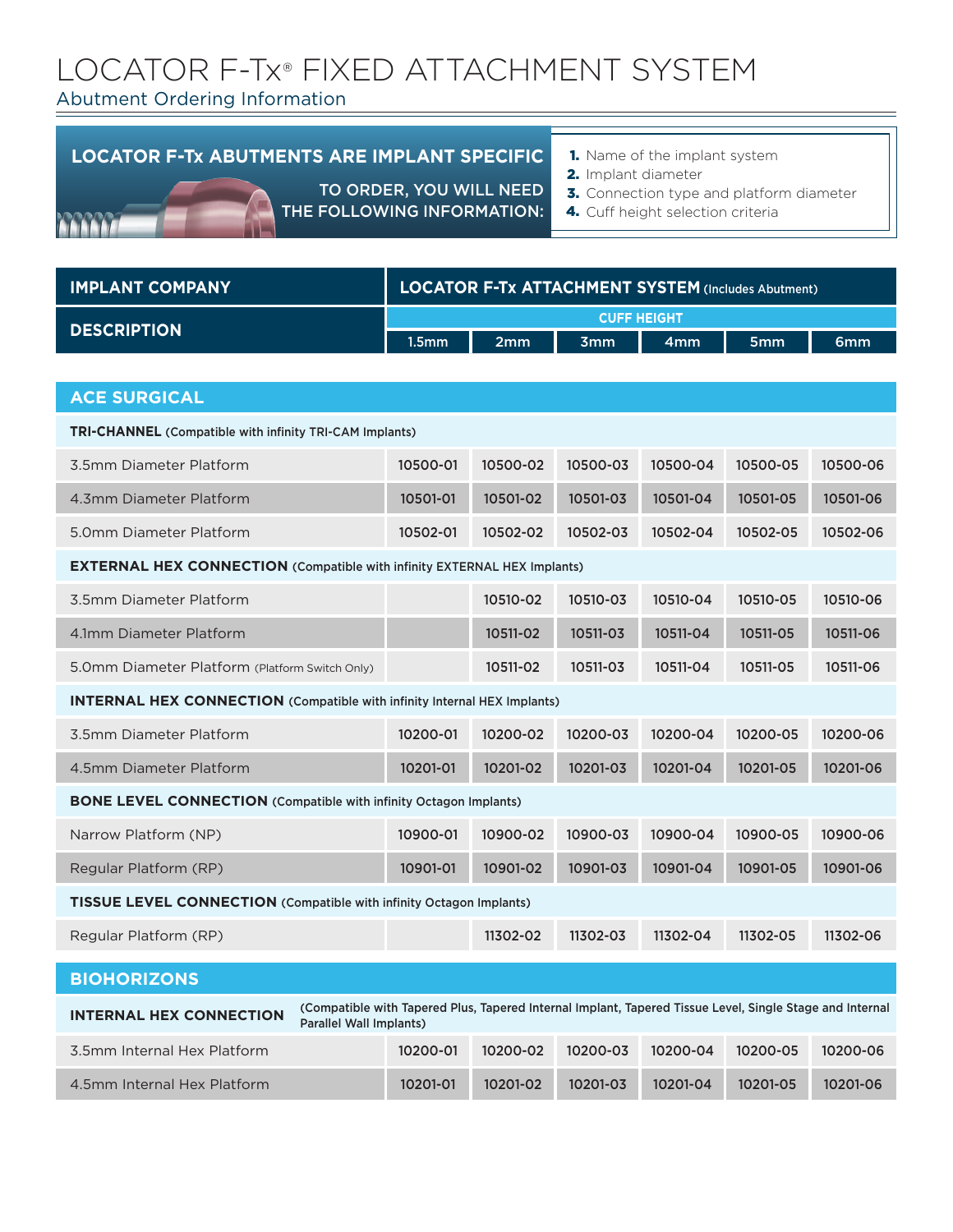Abutment Ordering Information (Continued)

**NEW**

| <b>IMPLANT COMPANY</b>                                                                                                    | <b>LOCATOR F-Tx ATTACHMENT SYSTEM (Includes Abutment)</b> |          |            |          |          |          |  |
|---------------------------------------------------------------------------------------------------------------------------|-----------------------------------------------------------|----------|------------|----------|----------|----------|--|
|                                                                                                                           | <b>CUFF HEIGHT</b>                                        |          |            |          |          |          |  |
| <b>DESCRIPTION</b>                                                                                                        | 1.5 <sub>mm</sub>                                         | 2mm      | <b>3mm</b> | 4mm      | 5mm      | 6mm      |  |
| <b>BIOMET 3i</b>                                                                                                          |                                                           |          |            |          |          |          |  |
| <b>CERTAIN<sup>®</sup> INTERNAL CONNECTION</b> (Compatible with $3i$ T3 <sup>®</sup> , NanoTite® and OSSEOTITE® Implants) |                                                           |          |            |          |          |          |  |
| 3.4mm Diameter CERTAIN Platform                                                                                           | 10300-01                                                  | 10300-02 | 10300-03   | 10300-04 | 10300-05 | 10300-06 |  |
| 4.1mm Diameter CERTAIN Platform                                                                                           | 10301-01                                                  | 10301-02 | 10301-03   | 10301-04 | 10301-05 | 10301-06 |  |
| <b>EXTERNAL HEX CONNECTION</b> (Compatible with 3i T3 <sup>®</sup> , NanoTite® and OSSEOTITE® Implants)                   |                                                           |          |            |          |          |          |  |
| 4.1mm Diameter External Hex Platform                                                                                      |                                                           | 10511-02 | 10511-03   | 10511-04 | 10511-05 | 10511-06 |  |
| <b>BLUE SKY BIO</b>                                                                                                       |                                                           |          |            |          |          |          |  |
| <b>BONE LEVEL CONNECTION (Compatible with BIO Quattro Implants)</b>                                                       |                                                           |          |            |          |          |          |  |
| Narrow Platform (NP)                                                                                                      | 10900-01                                                  | 10900-02 | 10900-03   | 10900-04 | 10900-05 | 10900-06 |  |
| Regular Platform (RP)                                                                                                     | 10901-01                                                  | 10901-02 | 10901-03   | 10901-04 | 10901-05 | 10901-06 |  |
| <b>TISSUE LEVEL CONNECTION (Compatible with One Stage Implants)</b>                                                       |                                                           |          |            |          |          |          |  |
| Regular Platform (RP)                                                                                                     |                                                           | 10906-02 | 10906-03   | 10906-04 | 10906-05 | 10906-06 |  |
| <b>DENTSPLY</b>                                                                                                           |                                                           |          |            |          |          |          |  |
| <b>ANKLYOS® CONICAL CONNECTION (Compatible with Ankylos® C/X Implants)</b>                                                |                                                           |          |            |          |          |          |  |
| Ankylos Implant Platform                                                                                                  |                                                           | 10715-02 | 10715-03   | 10715-04 | 10715-05 | 10715-06 |  |
| <b>ASTRA TECH EV CONNECTION</b> (Compatible with Astra Tech EV Implants)                                                  |                                                           |          |            |          |          |          |  |
| 3.6mm Conical EV                                                                                                          | 10700-01                                                  | 10700-02 | 10700-03   | 10700-04 | 10700-05 | 10700-06 |  |
| 4.2mm Conical EV                                                                                                          | 10701-01                                                  | 10701-02 | 10701-03   | 10701-04 | 10701-05 | 10701-06 |  |
| <b>ASTRA TECH TX CONNECTION</b> (Compatible with Astra Tech TX Implants)                                                  |                                                           |          |            |          |          |          |  |
| <b>ASTRA TX (AQUA)</b>                                                                                                    | 10706-01                                                  | 10706-02 | 10706-03   | 10706-04 | 10706-05 | 10706-06 |  |
| <b>ASTRA TX (LILAC)</b>                                                                                                   | 10707-01                                                  | 10707-02 | 10707-03   | 10707-04 | 10707-05 | 10707-06 |  |
| N,<br><b>KEYSTONE DENTAL</b>                                                                                              |                                                           |          |            |          |          |          |  |
| TILOBE CONNECTION (Compatible with Genesis, PrimaConnex and MAX TL 5.0/5.5/6.5mm Platform Implants)                       |                                                           |          |            |          |          |          |  |
| 3.5/3.8mm Diameter(Green) Platform                                                                                        | 11200-01                                                  | 11200-02 | 11200-03   | 11200-04 | 11200-05 | 11200-06 |  |
| 4.1/4.5mm Diameter(Blue) Platform                                                                                         | 11201-01                                                  | 11201-02 | 11201-03   | 11201-04 | 11201-05 | 11201-06 |  |
| 5.0/5.5/6.5mm Diameter(Purple) Platform                                                                                   | 11202-01                                                  | 11202-02 | 11202-03   | 11202-04 | 11202-05 | 11202-06 |  |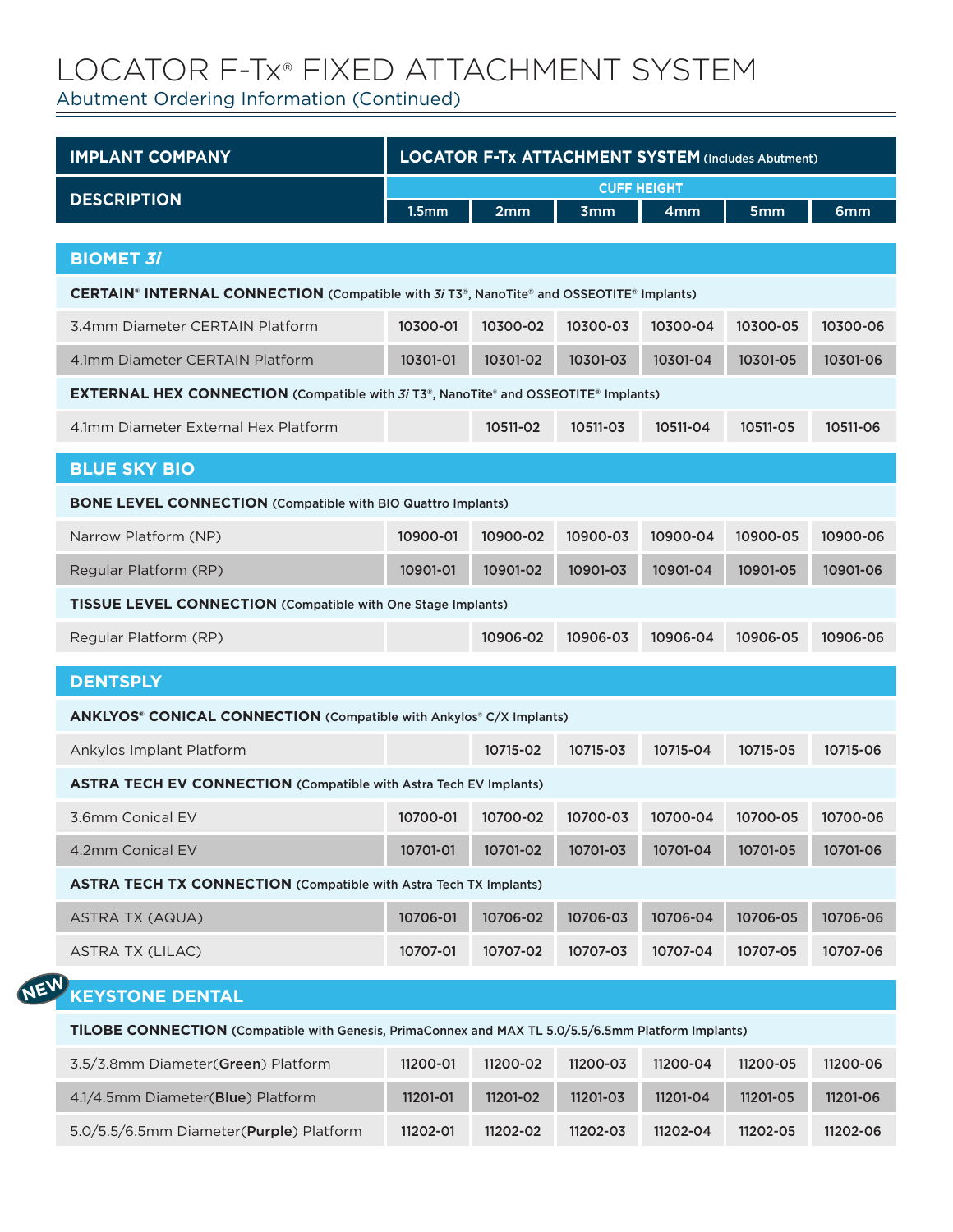Abutment Ordering Information (Continued)

**NEW**

| <b>IMPLANT COMPANY</b>                                                                                            | <b>LOCATOR F-Tx ATTACHMENT SYSTEM (Includes Abutment)</b> |          |            |                    |          |          |
|-------------------------------------------------------------------------------------------------------------------|-----------------------------------------------------------|----------|------------|--------------------|----------|----------|
| <b>DESCRIPTION</b>                                                                                                |                                                           |          |            | <b>CUFF HEIGHT</b> |          |          |
|                                                                                                                   | 1.5 <sub>mm</sub>                                         | 2mm      | <b>3mm</b> | 4 <sub>mm</sub>    | 5mm      | 6mm      |
| <b>NEODENT</b>                                                                                                    |                                                           |          |            |                    |          |          |
| <b>MORSE TAPER CONNECTION (Compatible with CM Implants)</b>                                                       |                                                           |          |            |                    |          |          |
| <b>CM Implant Platform</b>                                                                                        |                                                           | 10715-02 | 10715-03   | 10715-04           | 10715-05 | 10715-06 |
| <b>NOBEL BIOCARE</b>                                                                                              |                                                           |          |            |                    |          |          |
| CONICAL CONNECTION (Compatible with NobelActive®, NobelParallel™ CC and NobelReplace® CC Implants)                |                                                           |          |            |                    |          |          |
| Narrow Platform (NP)                                                                                              | 10506-01                                                  | 10506-02 | 10506-03   | 10506-04           | 10506-05 | 10506-06 |
| Regular Platform (RP)                                                                                             | 10507-01                                                  | 10507-02 | 10507-03   | 10507-04           | 10507-05 | 10507-06 |
| Wide Platform (WP)                                                                                                | 10508-01                                                  | 10508-02 | 10508-03   | 10508-04           | 10508-05 | 10508-06 |
| <b>EXTERNAL HEX CONNECTION</b> (Compatible with Brånemark and NobelSpeedy <sup>™</sup> Groovy Implants)           |                                                           |          |            |                    |          |          |
| Narrow Platform (NP)                                                                                              |                                                           | 10510-02 | 10510-03   | 10510-04           | 10510-05 | 10510-06 |
| Regular Platform (RP)                                                                                             |                                                           | 10511-02 | 10511-03   | 10511-04           | 10511-05 | 10511-06 |
| Wide Platform (WP)                                                                                                |                                                           | 10512-02 | 10512-03   | 10512-04           | 10512-05 | 10512-06 |
| TRI-CHANNEL CONNECTION (Compatible with NobelReplace®, Replace Select™ and NobelSpeedy™ Replace Implants)         |                                                           |          |            |                    |          |          |
| Narrow Platform (NP)                                                                                              | 10500-01                                                  | 10500-02 | 10500-03   | 10500-04           | 10500-05 | 10500-06 |
| Regular Platform (RP)                                                                                             | 10501-01                                                  | 10501-02 | 10501-03   | 10501-04           | 10501-05 | 10501-06 |
| Wide Platform (WP)                                                                                                | 10502-01                                                  | 10502-02 | 10502-03   | 10502-04           | 10502-05 | 10502-06 |
| <b>SOUTHERN IMPLANTS</b>                                                                                          |                                                           |          |            |                    |          |          |
| TRI-NEX CONNECTION (Compatible with Tri-Nex™, Tri-Nex Co-Axis® and Tri-MAX 5.0mm and 6.0mm Platform Implants)     |                                                           |          |            |                    |          |          |
| 3.5mm Tri-Nex Platform                                                                                            | 10500-01                                                  | 10500-02 | 10500-03   | 10500-04           | 10500-05 | 10500-06 |
| 4.3mm Tri-Nex Platform                                                                                            | 10501-01                                                  | 10501-02 | 10501-03   | 10501-04           | 10501-05 | 10501-06 |
| 5.0mm Tri-Nex Platform                                                                                            | 10502-01                                                  | 10502-02 | 10502-03   | 10502-04           | 10502-05 | 10502-06 |
| 6.0mm Tri-Nex Platform                                                                                            | 11713-01                                                  | 11713-02 | 11713-03   | 11713-04           | 11713-05 | 11713-06 |
| <b>EXTERNAL HEX CONNECTION</b> (Compatible with External Hex, External Hex Co-Axis and External Hex MAX Implants) |                                                           |          |            |                    |          |          |
| 4.0mm Diameter Platform                                                                                           |                                                           | 11703-02 | 11703-03   | 11703-04           | 11703-05 | 11703-06 |
| 5.0mm Diameter Platform                                                                                           |                                                           | 11704-02 | 11704-03   | 11704-04           | 11704-05 | 11704-06 |
| 5.7mm Diameter Platform                                                                                           |                                                           | 11705-02 | 11705-03   | 11705-04           | 11705-05 | 11705-06 |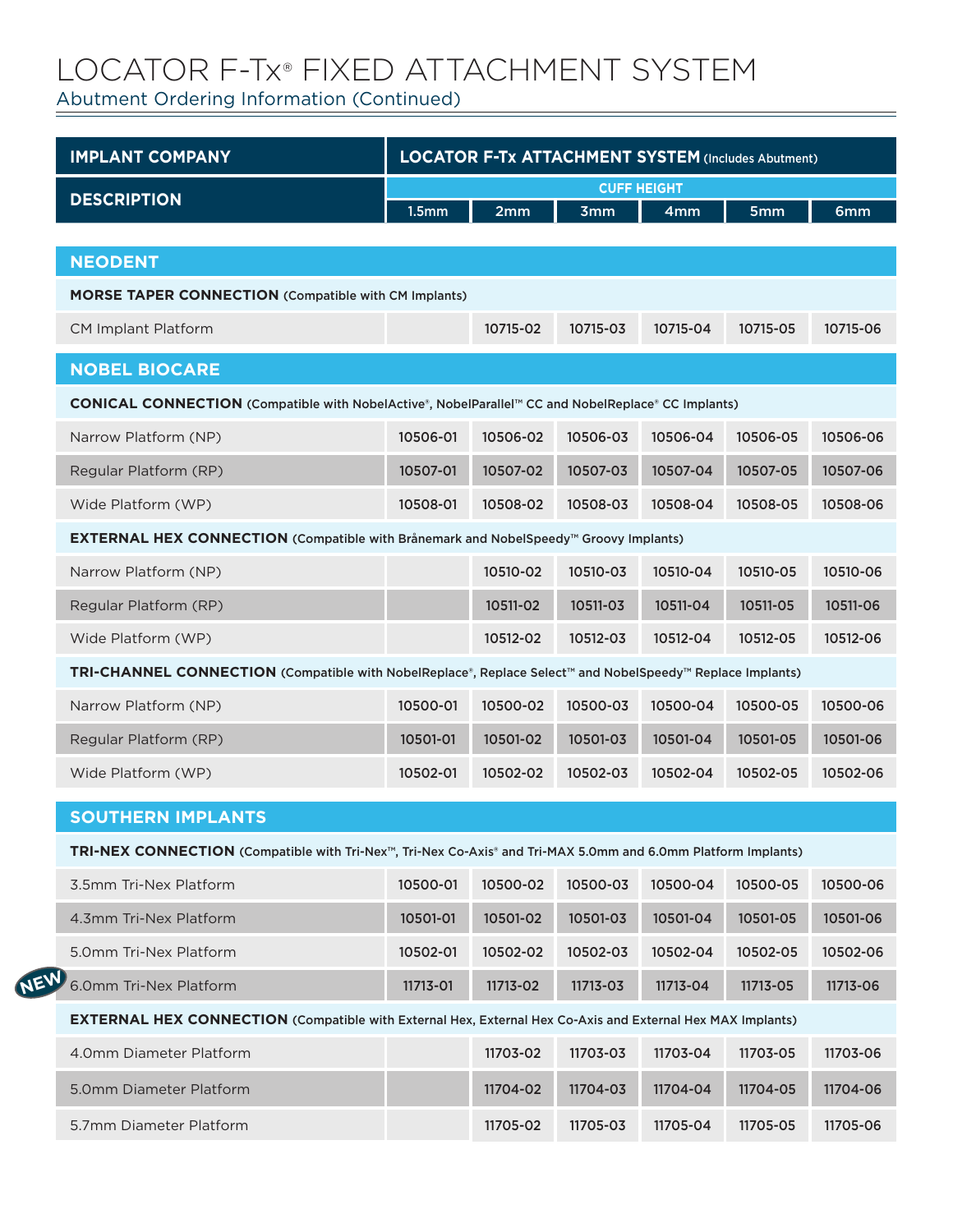Abutment Ordering Information (Continued)

| <b>IMPLANT COMPANY</b>                                                                                                                                |  | <b>LOCATOR F-Tx ATTACHMENT SYSTEM (Includes Abutment)</b> |                     |                 |                 |                 |                 |  |
|-------------------------------------------------------------------------------------------------------------------------------------------------------|--|-----------------------------------------------------------|---------------------|-----------------|-----------------|-----------------|-----------------|--|
| <b>DESCRIPTION</b>                                                                                                                                    |  | <b>CUFF HEIGHT</b>                                        |                     |                 |                 |                 |                 |  |
|                                                                                                                                                       |  | 1.5 <sub>mm</sub>                                         | 2mm                 | 3 <sub>mm</sub> | 4 <sub>mm</sub> | 5 <sub>mm</sub> | 6 <sub>mm</sub> |  |
| <b>STRAUMANN</b>                                                                                                                                      |  |                                                           |                     |                 |                 |                 |                 |  |
| <b>BONE LEVEL CONNECTION</b> (Compatible with Roxolid® SLA® and Roxolid® SLActive® Implants)                                                          |  |                                                           |                     |                 |                 |                 |                 |  |
| <b>NC Platform</b>                                                                                                                                    |  | 10401-01                                                  | 10401-02            | 10401-03        | 10401-04        | 10401-05        | 10401-06        |  |
| <b>RC Platform</b>                                                                                                                                    |  | 10402-01                                                  | 10402-02            | 10402-03        | 10402-04        | 10402-05        | 10402-06        |  |
| <b>TISSUE LEVEL CONNECTION</b> (Compatible with Roxolid® SLA® and Roxolid® SLActive® Implants)                                                        |  |                                                           |                     |                 |                 |                 |                 |  |
| <b>NNC Platform</b>                                                                                                                                   |  |                                                           | 10405-02            | 10405-03        | 10405-04        | 10405-05        | 10405-06        |  |
| <b>RN Platform</b>                                                                                                                                    |  |                                                           | 10406-02            | 10406-03        | 10406-04        | 10406-05        | 10406-06        |  |
| <b>WN Platform</b>                                                                                                                                    |  |                                                           | 10407-02<br>(2.5mm) | 10407-03        | 10407-04        | 10407-05        | 10407-06        |  |
| <b>ZIMMER BIOMET</b>                                                                                                                                  |  |                                                           |                     |                 |                 |                 |                 |  |
| (Compatible with Tapered Screw-Vent®, Screw-Vent®, Trabecular Metal™ and AdVent® 5.7mm<br><b>INTERNAL HEX CONNECTION</b><br><b>Platform Implants)</b> |  |                                                           |                     |                 |                 |                 |                 |  |
| 3.5mm Diameter Platform                                                                                                                               |  | 10200-01                                                  | 10200-02            | 10200-03        | 10200-04        | 10200-05        | 10200-06        |  |
| 4.5mm Diameter Platform                                                                                                                               |  | 10201-01                                                  | 10201-02            | 10201-03        | 10201-04        | 10201-05        | 10201-06        |  |
| 5.7mm Diameter Platform                                                                                                                               |  | 10202-01                                                  | 10202-02            | 10202-03        | 10202-04        | 10202-05        | 10202-06        |  |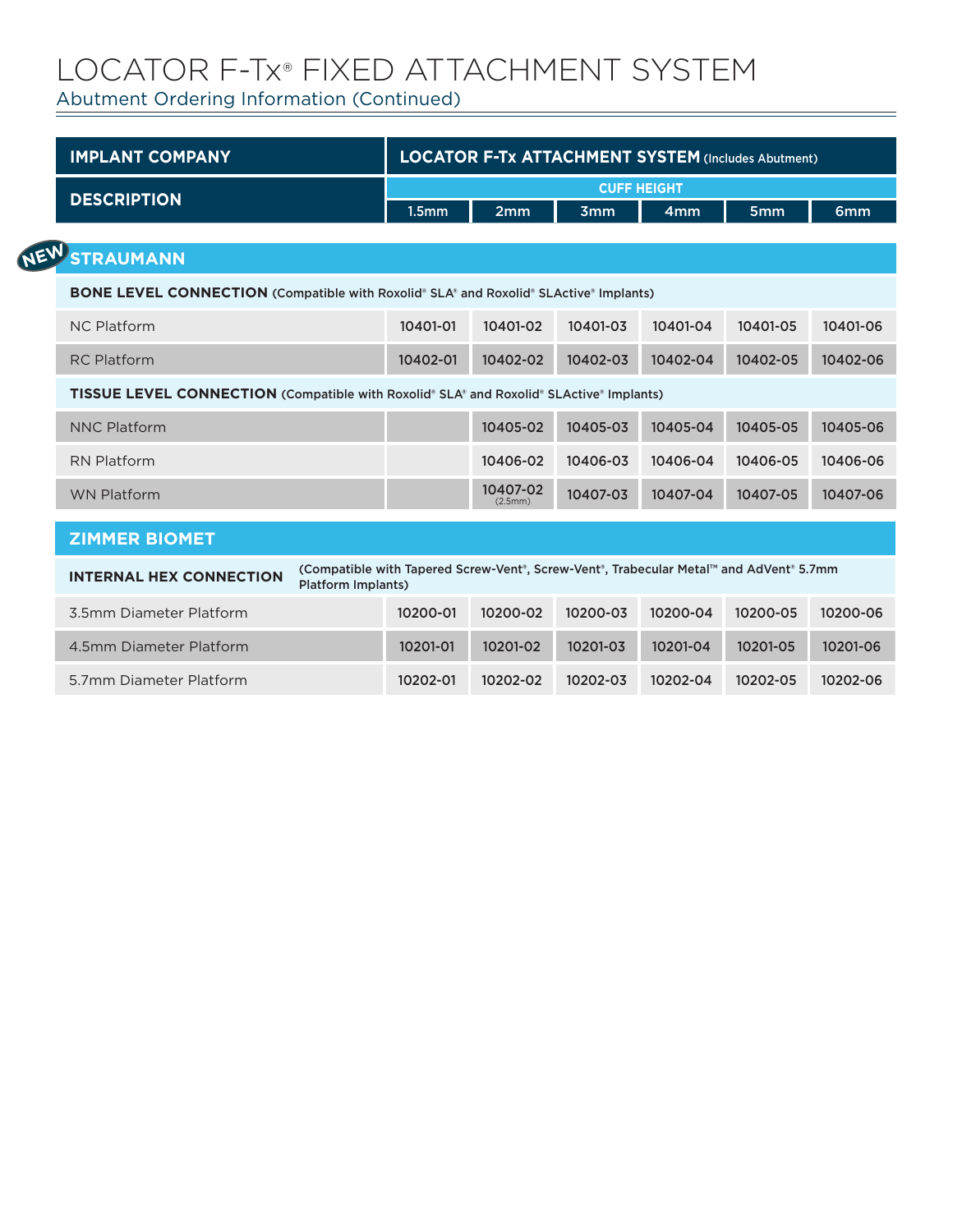Ancillary Components

| PART#    | <b>DESCRIPTION</b>                    | <b>PRICE</b> |
|----------|---------------------------------------|--------------|
|          | <b>PROCESSING COMPONENTS</b>          |              |
| 10041-01 | Denture Attachment Housing (Qty. 2)   | \$80.00      |
| 10032-01 | Black Processing Ball (Qty. 2)        | \$35.00      |
| 10033-01 | Low Retention Ball (Blue), (Qty. 2)   | \$35.00      |
| 10034-01 | Medium Retention Ball (Tan), (Qty. 2) | \$35.00      |
| 10035-01 | High Retention Ball (Green), (Qty. 2) | \$35.00      |
| 10036-01 | Healing Cap (Qty. 2)                  | \$40.00      |
| 10037-01 | Abutment Analog (Qty. 2)              | \$40.00      |
| 10040-01 | Waxing Cap (Qty. 2)                   | \$40.00      |
| 10043-01 | Impression Coping (Qty. 2)            | \$80.00      |
| 10030-01 | Processing Cap (Qty. 2)               | \$40.00      |
| 10039-01 | Polishing Cap (Qty. 2)                | \$40.00      |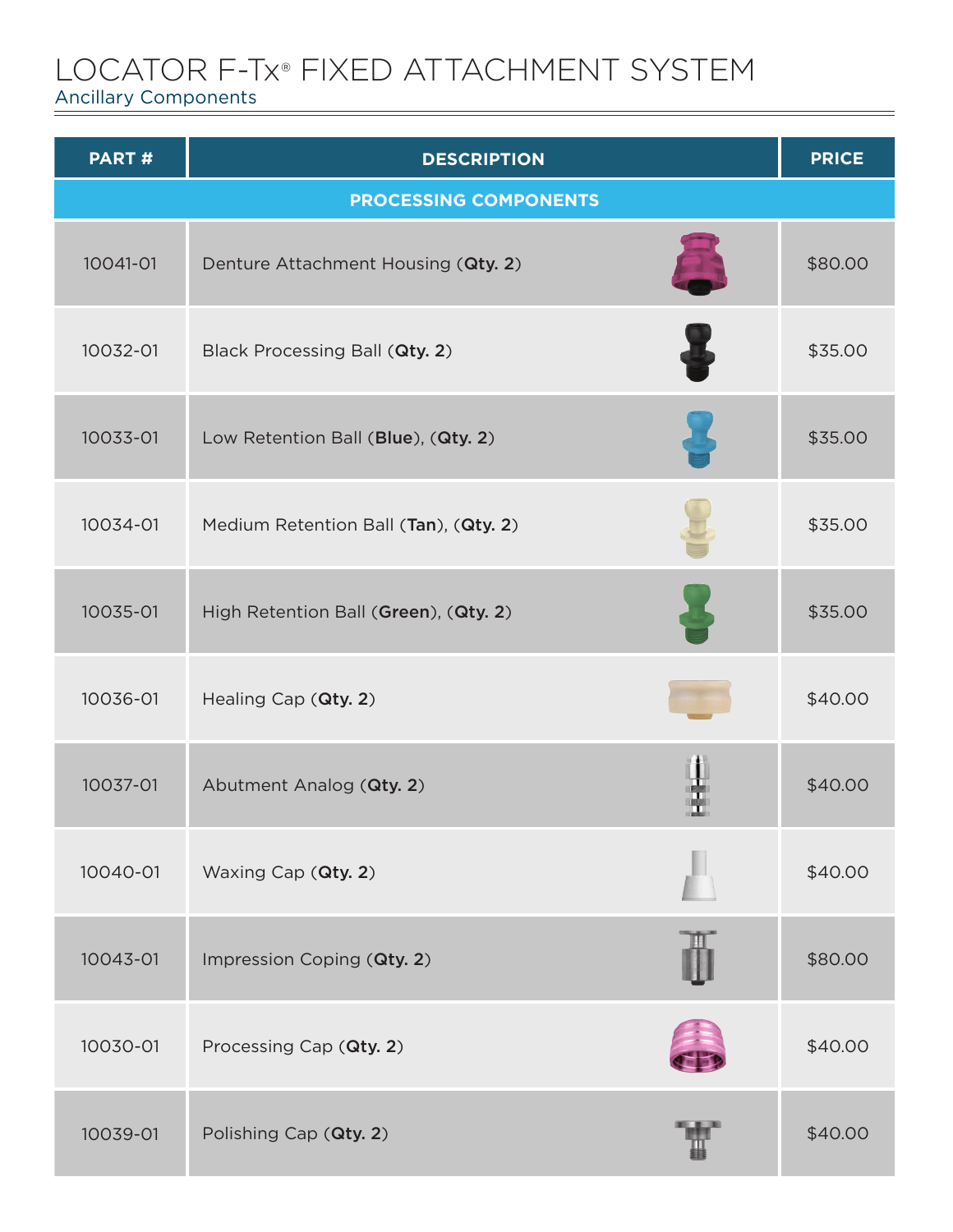Instrumentation and Tools (Continued)

| PART#    | <b>DESCRIPTION</b>                                                                                                                            | <b>PRICE</b> |
|----------|-----------------------------------------------------------------------------------------------------------------------------------------------|--------------|
|          | <b>DRIVERS</b>                                                                                                                                |              |
| 10028-01 | LOCATOR F-Tx Abutment Driver, Manual<br>(used with square drive connections)                                                                  | \$55.00      |
| 10029-01 | LOCATOR F-Tx Abutment Driver, Latch<br>(used with latch-lock connections)                                                                     | \$55.00      |
| 10042-01 | <b>LOCATOR F-Tx Retention Ball Hex Driver</b>                                                                                                 | \$55.00      |
|          | <b>LOCATOR F-Tx SEATING AND REMOVAL TOOL</b>                                                                                                  |              |
| 10100    | LOCATOR F-Tx Seating and Removal Tool (includes Tool, Seating<br>Tip, Removal Tip with Threaded Adapter, Wire/Lever Wrench and<br>Tip Wrench. | \$239.00     |
| 10094    | <b>LOCATOR F-Tx Tip Wrench</b>                                                                                                                | \$12.99      |
| 10095    | <b>LOCATOR F-Tx Seating Tip</b>                                                                                                               | \$19.99      |
| 10096    | LOCATOR F-Tx Removal Tip with Threaded Adapter                                                                                                | \$99.99      |
| 10097    | LOCATOR F-Tx Wire Replacement Part                                                                                                            | \$19.99      |
| 10098    | <b>LOCATOR F-Tx Threaded Adapter</b>                                                                                                          | \$19.99      |
| 10099    | <b>LOCATOR F-Tx Wire and Lever Wrench</b>                                                                                                     | \$19.99      |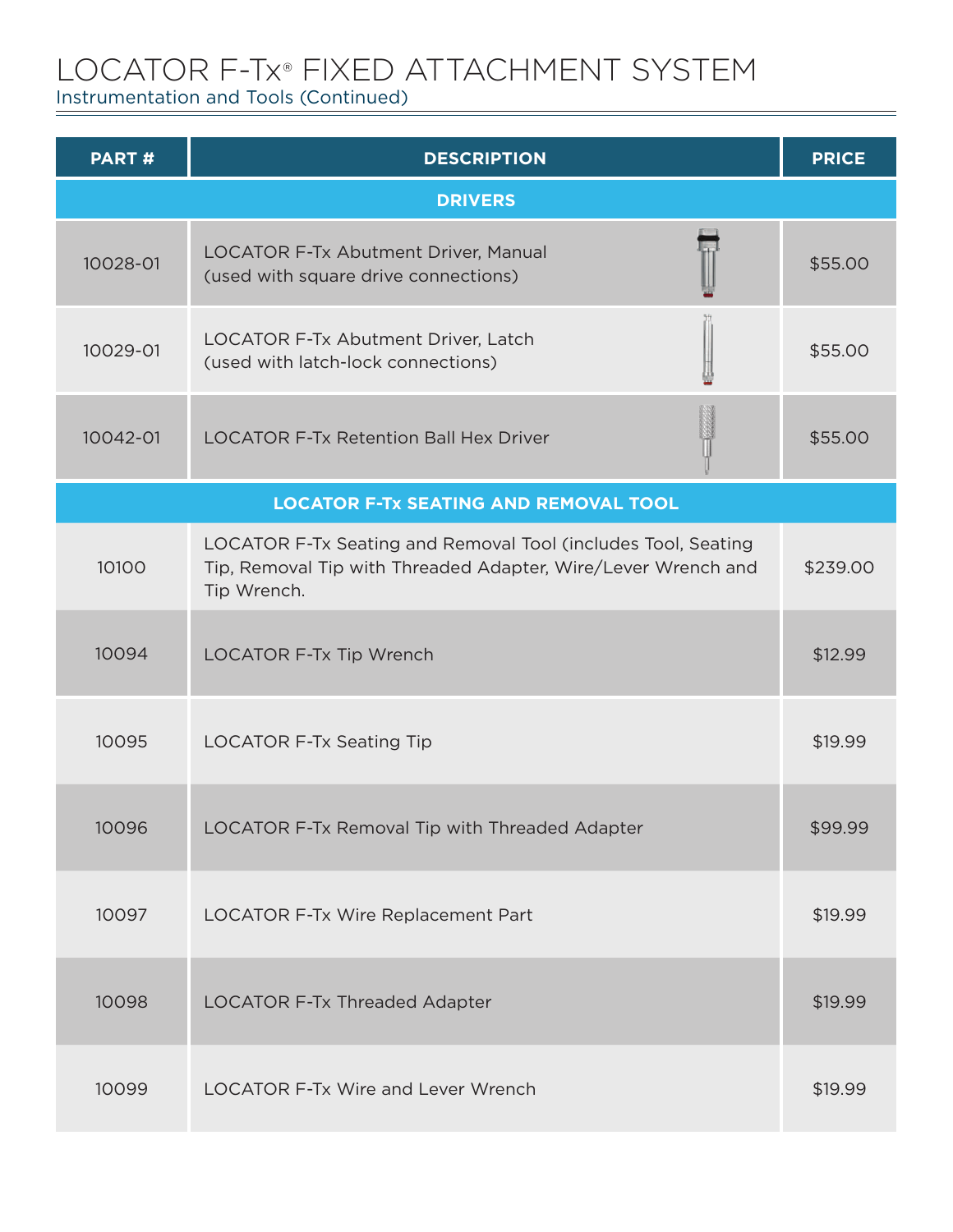Instrumentation and Tools (Continued)



| PART# | <b>DESCRIPTION</b>                          | <b>PRICE</b> |
|-------|---------------------------------------------|--------------|
|       | <b>PROSTHESIS REMOVAL TOOL BAR AND LOOP</b> |              |
| 10023 | <b>LOCATOR F-Tx Removal Loop</b>            | \$30.00      |
| 10024 | <b>LOCATOR F-Tx Removal Tool Bar</b>        | \$99.00      |

10024





|       | <b>PATIENT EDUCATION</b>                    |          |
|-------|---------------------------------------------|----------|
| 09673 | <b>LOCATOR F-Tx Patient Education Model</b> | \$300.00 |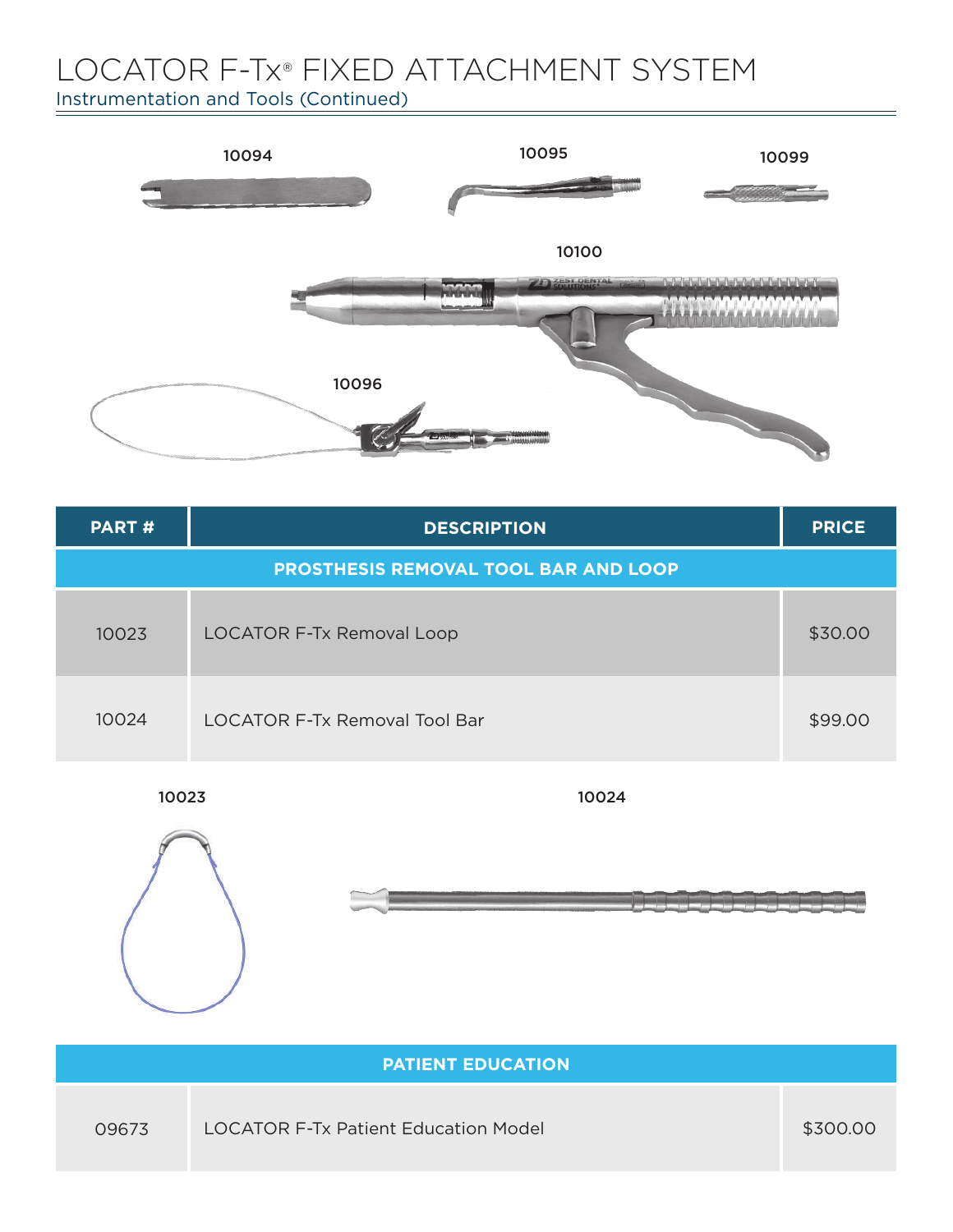### **NOTES**